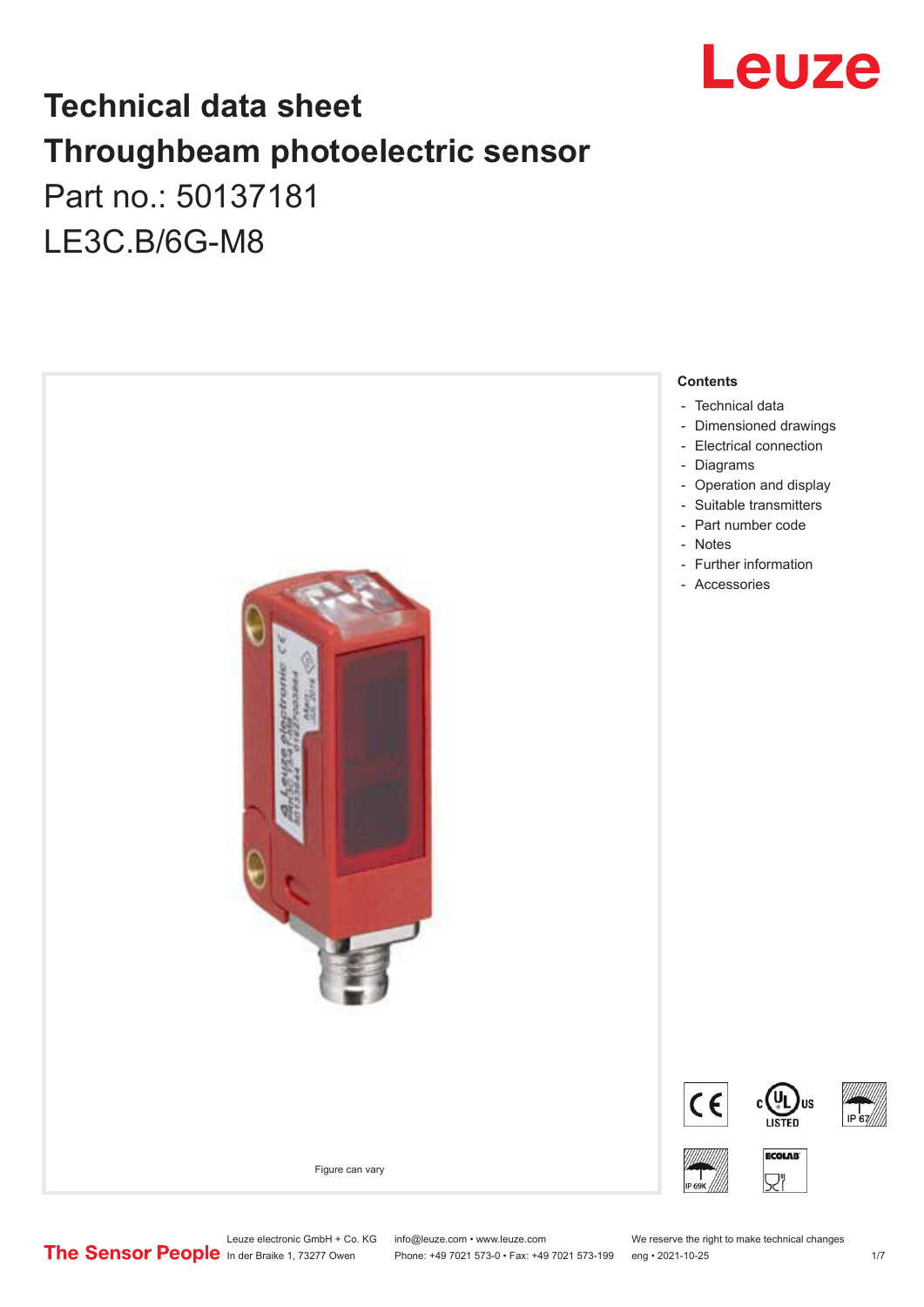## <span id="page-1-0"></span>**Technical data**

# Leuze

#### **Basic data**

**Series** 3C **Operating principle** Throughbeam principle **Device type** Receiver

**Optical data Operating range** 0.05 ... 8.5 m **Operating range limit** Typical operating range

## **Operating range** Guaranteed operating range **Operating range limit** 0.05 ... 10 m

#### **Electrical data**

**Protective circuit** Polarity reversal protection Short circuit protected

| Performance data              |                                     |
|-------------------------------|-------------------------------------|
| Supply voltage U <sub>p</sub> | 10  30 V, DC, Incl. residual ripple |
| Residual ripple               | 0  15 %, From $U_{\rm B}$           |
| <b>Open-circuit current</b>   | $020$ mA                            |
|                               |                                     |

#### **Outputs**

**Number of digital switching outputs** 2 Piece(s)

| <b>Switching outputs</b>   |                                               |  |  |
|----------------------------|-----------------------------------------------|--|--|
| <b>Voltage type</b>        | DC.                                           |  |  |
| Switching current, max.    | 100 mA                                        |  |  |
| Switching voltage          | high: $\geq$ (U <sub>p</sub> -2V)             |  |  |
|                            | $1$ nw: $\leq$ 2V                             |  |  |
|                            |                                               |  |  |
| Switching output 1         |                                               |  |  |
| <b>Assignment</b>          | Connection 1, pin 4                           |  |  |
| <b>Switching element</b>   | Transistor, Push-pull                         |  |  |
| <b>Switching principle</b> | Light switching (PNP)/dark switching<br>(NPN) |  |  |
|                            |                                               |  |  |
| <b>Switching output 2</b>  |                                               |  |  |
| Assignment                 | Connection 1, pin 2                           |  |  |
| <b>Switching element</b>   | Transistor, Push-pull                         |  |  |
| <b>Switching principle</b> | Dark switching (PNP)/light switching<br>(NPN) |  |  |
|                            |                                               |  |  |

#### **Timing**

| <b>Switching frequency</b> | 1.000 Hz |
|----------------------------|----------|
| Response time              | $0.5$ ms |
| <b>Readiness delay</b>     | 300 ms   |

#### **Connection**

| <b>Connection 1</b>       |                |  |  |  |
|---------------------------|----------------|--|--|--|
| <b>Function</b>           | Signal OUT     |  |  |  |
|                           | Voltage supply |  |  |  |
| <b>Type of connection</b> | Connector      |  |  |  |
| <b>Thread size</b>        | M <sub>8</sub> |  |  |  |
| <b>Type</b>               | Male           |  |  |  |
| <b>Material</b>           | Metal          |  |  |  |
| No. of pins               | 4-pin          |  |  |  |

#### **Mechanical data**

| Dimension (W x H x L)             | 11.4 mm x 34.2 mm x 18.3 mm  |
|-----------------------------------|------------------------------|
| <b>Housing material</b>           | Plastic                      |
| <b>Plastic housing</b>            | PC-ABS                       |
| Lens cover material               | Plastic / PMMA               |
| Net weight                        | 10q                          |
| <b>Housing color</b>              | Red                          |
| <b>Type of fastening</b>          | Two M3 threaded sleeves      |
|                                   | Via optional mounting device |
| <b>Compatibility of materials</b> | <b>ECOLAB</b>                |
| <b>Operation and display</b>      |                              |
| Type of display                   | LED                          |
| <b>Number of LEDs</b>             | 2 Piece(s)                   |
| <b>Environmental data</b>         |                              |
| Ambient temperature, operation    | $-4060 °C$                   |
| Ambient temperature, storage      | $-40$ 70 °C                  |
|                                   |                              |
| <b>Certifications</b>             |                              |
| Degree of protection              | IP 67                        |
|                                   | IP 69K                       |
| <b>Protection class</b>           | Ш                            |
| <b>Certifications</b>             | c UL US                      |
| <b>Standards applied</b>          | IEC 60947-5-2                |
| <b>Classification</b>             |                              |
| <b>Customs tariff number</b>      | 85365019                     |
| eCl@ss $5.1.4$                    | 27270901                     |
| eCl@ss 8.0                        | 27270901                     |
| eCl@ss 9.0                        | 27270901                     |
| eCl@ss 10.0                       | 27270901                     |
| eCl@ss 11.0                       | 27270901                     |
| <b>ETIM 5.0</b>                   | EC002716                     |
| <b>ETIM 6.0</b>                   | EC002716                     |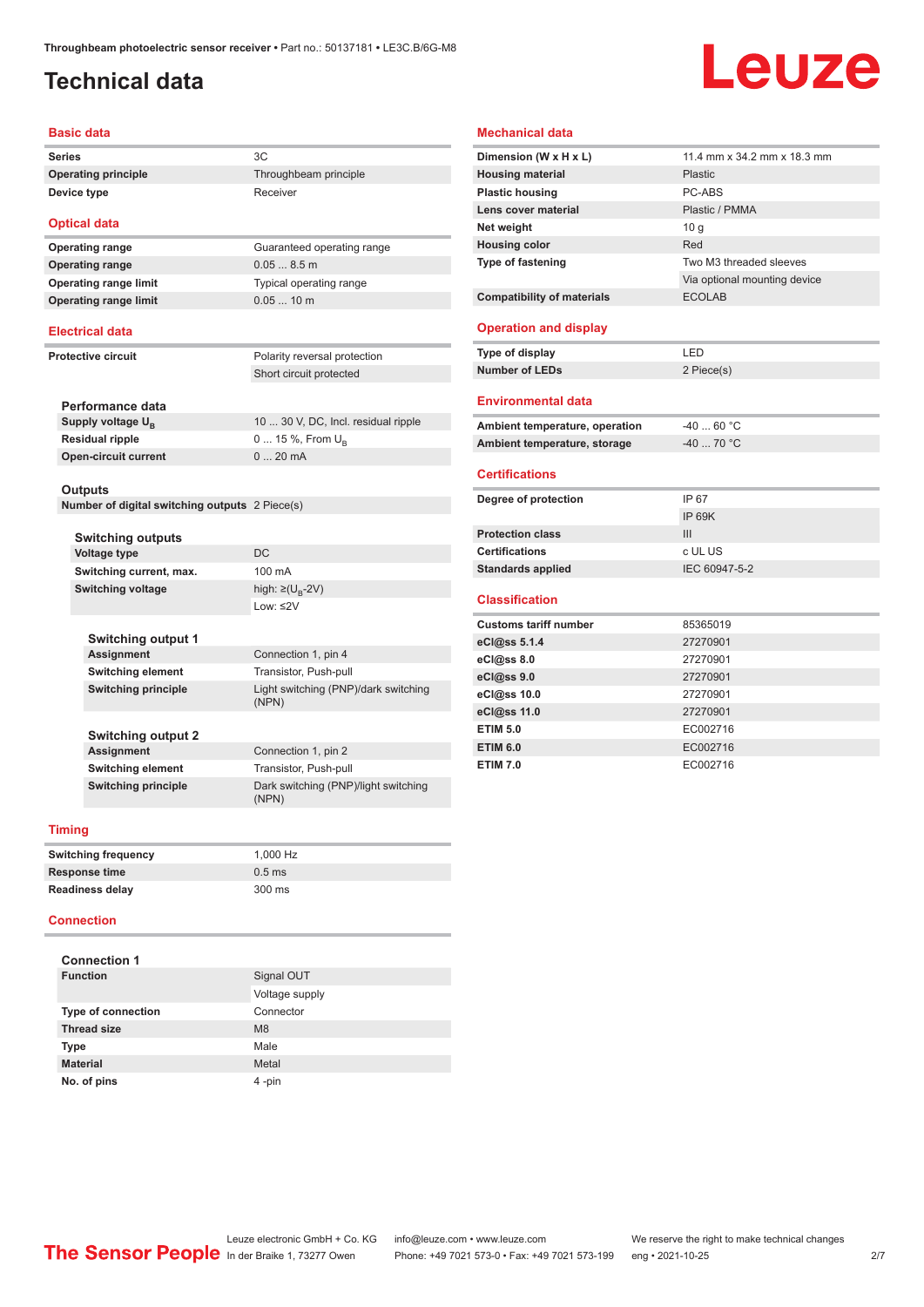## <span id="page-2-0"></span>**Dimensioned drawings**

Leuze

All dimensions in millimeters



#### **Electrical connection**

#### **Connection 1**

| <b>Function</b>    | Signal OUT<br>Voltage supply |
|--------------------|------------------------------|
| Type of connection | Connector                    |
| <b>Thread size</b> | M <sub>8</sub>               |
| <b>Type</b>        | Male                         |
| <b>Material</b>    | Metal                        |
| No. of pins        | 4-pin                        |

| Pin            | <b>Pin assignment</b> |
|----------------|-----------------------|
| 1              | V+                    |
| $\overline{2}$ | OUT <sub>2</sub>      |
| 3              | <b>GND</b>            |
| $\overline{4}$ | OUT <sub>1</sub>      |

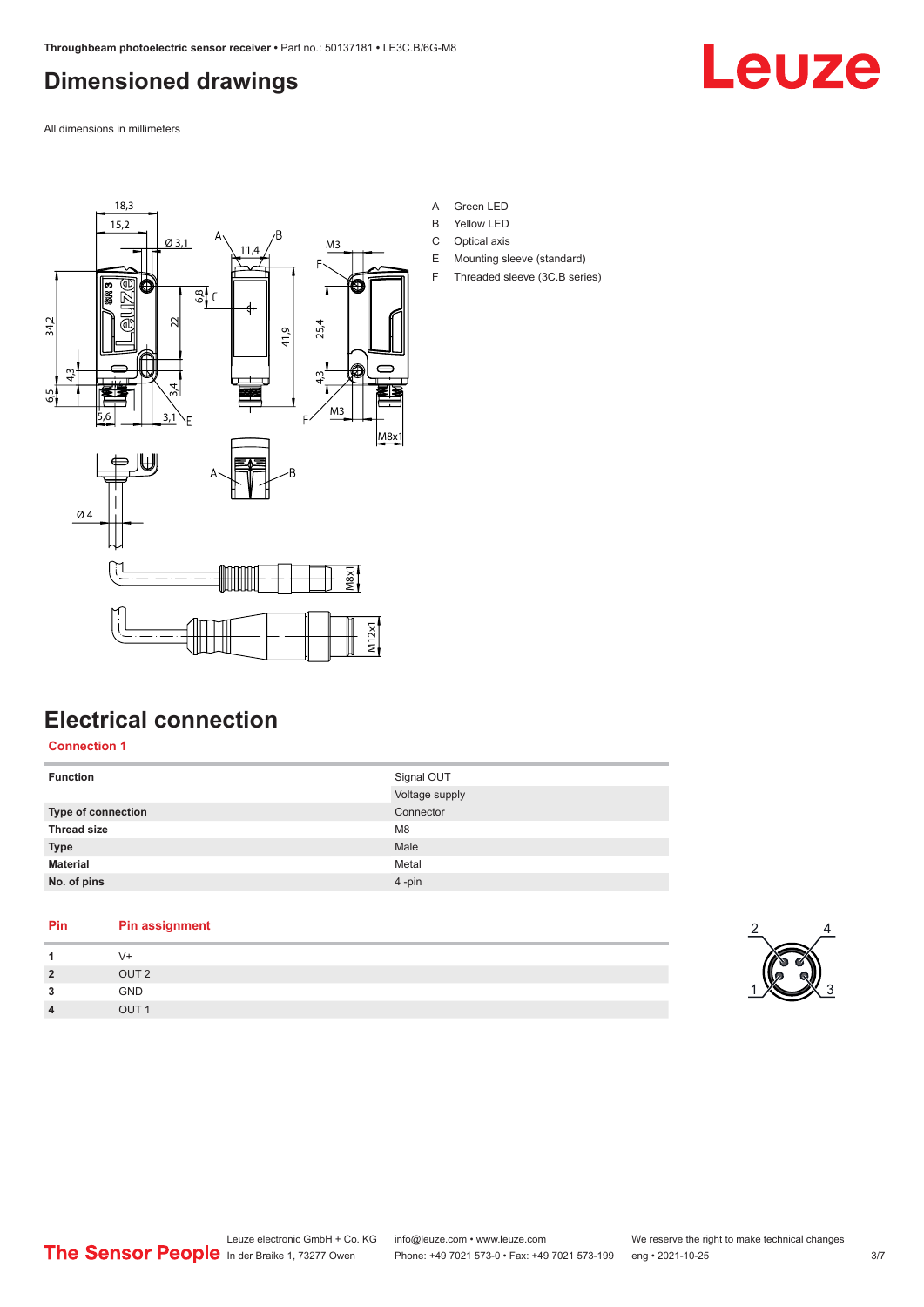### <span id="page-3-0"></span>**Diagrams**

# Leuze

Typ. response behavior



## **Operation and display**

x

| <b>LED</b>     | Display                  | <b>Meaning</b>                       |
|----------------|--------------------------|--------------------------------------|
|                | Green, continuous light  | Operational readiness                |
| $\overline{2}$ | Yellow, continuous light | Light path free                      |
|                | Yellow, flashing         | Light path free, no function reserve |

### **Suitable transmitters**

| Part no. | <b>Designation</b> | <b>Article</b>                                     | <b>Description</b>                                                                                                                                                       |
|----------|--------------------|----------------------------------------------------|--------------------------------------------------------------------------------------------------------------------------------------------------------------------------|
| 50137174 | LS3C.B/8X-M8       | Throughbeam<br>photoelectric sensor<br>transmitter | Special version: Aktivierungseingang<br>Operating range limit: 0.05  10 m<br>Light source: LED, rot<br>Supply voltage: DC<br>Connection: Rundstecker, M8, Metall, 4 -pin |
| 50137172 | LS3C.B/XX-M8       | Throughbeam<br>photoelectric sensor<br>transmitter | Operating range limit: 0.05  10 m<br>Light source: LED, rot<br>Supply voltage: DC<br>Connection: Rundstecker, M8, Metall, 4 -pin                                         |

## **Part number code**

Part designation: **AAA 3C d EE-f.GG H/i J-K**

#### **AAA3C Operating principle / construction**

HT3C: Diffuse reflection sensor with background suppression LS3C: Throughbeam photoelectric sensor transmitter

LE3C: Throughbeam photoelectric sensor receiver

PRK3C: Retro-reflective photoelectric sensor with polarization filter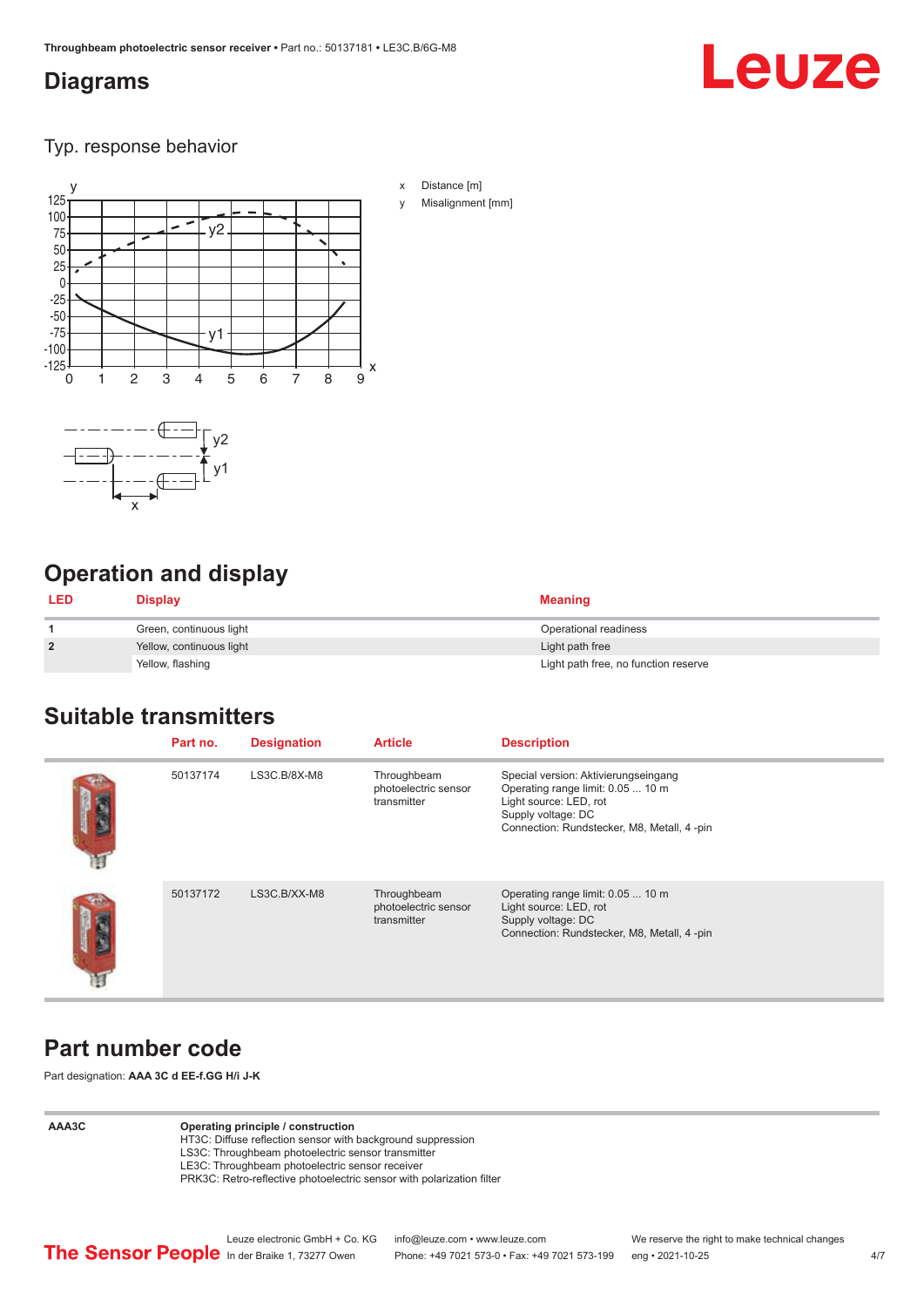#### **Part number code**



| d  | Light type<br>n/a: red light<br>I: infrared light                                                                                                                                                                                                                                                                                                                                                                                                                                                                                                                                                                   |
|----|---------------------------------------------------------------------------------------------------------------------------------------------------------------------------------------------------------------------------------------------------------------------------------------------------------------------------------------------------------------------------------------------------------------------------------------------------------------------------------------------------------------------------------------------------------------------------------------------------------------------|
| EE | <b>Light source</b><br>n/a: LED<br>L1: laser class 1<br>L2: laser class 2                                                                                                                                                                                                                                                                                                                                                                                                                                                                                                                                           |
| f  | Preset range (optional)<br>n/a: operating range acc. to data sheet<br>xxxF: Preset range [mm]                                                                                                                                                                                                                                                                                                                                                                                                                                                                                                                       |
| GG | Equipment<br>n/a: standard<br>A: Autocollimation principle (single lens) for positioning tasks<br>B: Housing model with two M3 threaded sleeves, brass<br>F: Permanently set range<br>L: Long light spot<br>S: small light spot<br>T: autocollimation principle (single lens) for highly transparent bottles without tracking<br>TT: autocollimation principle (single lens) for highly transparent bottles with tracking<br>V: V-optics<br>XL: Extra long light spot<br>X: extended model<br>HF: Suppression of HF illumination (LED)                                                                              |
| н  | Operating range adjustment<br>n/a with HT: range adjustable via 8-turn potentiometer<br>n/a with retro-reflective photoelectric sensors (PRK): operating range not adjustable<br>1: 270° potentiometer<br>3: teach-in via button<br>6: auto-teach                                                                                                                                                                                                                                                                                                                                                                   |
| i. | Switching output/function OUT 1/IN: Pin 4 or black conductor<br>2: NPN transistor output, light switching<br>N: NPN transistor output, dark switching<br>4: PNP transistor output, light switching<br>P: PNP transistor output, dark switching<br>6: push-pull switching output, PNP light switching, NPN dark switching<br>G: Push-pull switching output, PNP dark switching, NPN light switching<br>L: IO-Link interface (SIO mode: PNP light switching, NPN dark switching)<br>8: activation input (activation with high signal)<br>X: pin not used<br>1: IO-Link / light switching (NPN) / dark switching (PNP) |
| J  | Switching output / function OUT 2/IN: pin 2 or white conductor<br>2: NPN transistor output, light switching<br>N: NPN transistor output, dark switching<br>4: PNP transistor output, light switching<br>P: PNP transistor output, dark switching<br>6: push-pull switching output, PNP light switching, NPN dark switching<br>G: Push-pull switching output, PNP dark switching, NPN light switching<br>W: warning output<br>X: pin not used<br>8: activation input (activation with high signal)<br>9: deactivation input (deactivation with high signal)<br>T: teach-in via cable                                 |
| κ  | <b>Electrical connection</b><br>n/a: cable, standard length 2000 mm, 4-wire<br>5000: cable, standard length 5000 mm, 4-wire<br>M8: M8 connector, 4-pin (plug)<br>M8.3: M8 connector, 3-pin (plug)<br>200-M8: cable, length 200 mm with M8 connector, 4-pin, axial (plug)<br>200-M8.3: cable, length 200 mm with M8 connector, 3-pin, axial (plug)<br>200-M12: cable, length 200 mm with M12 connector, 4-pin, axial (plug)                                                                                                                                                                                          |
|    | <b>Note</b>                                                                                                                                                                                                                                                                                                                                                                                                                                                                                                                                                                                                         |
|    | $\&$ A list with all available device types can be found on the Leuze website at www.leuze.com.                                                                                                                                                                                                                                                                                                                                                                                                                                                                                                                     |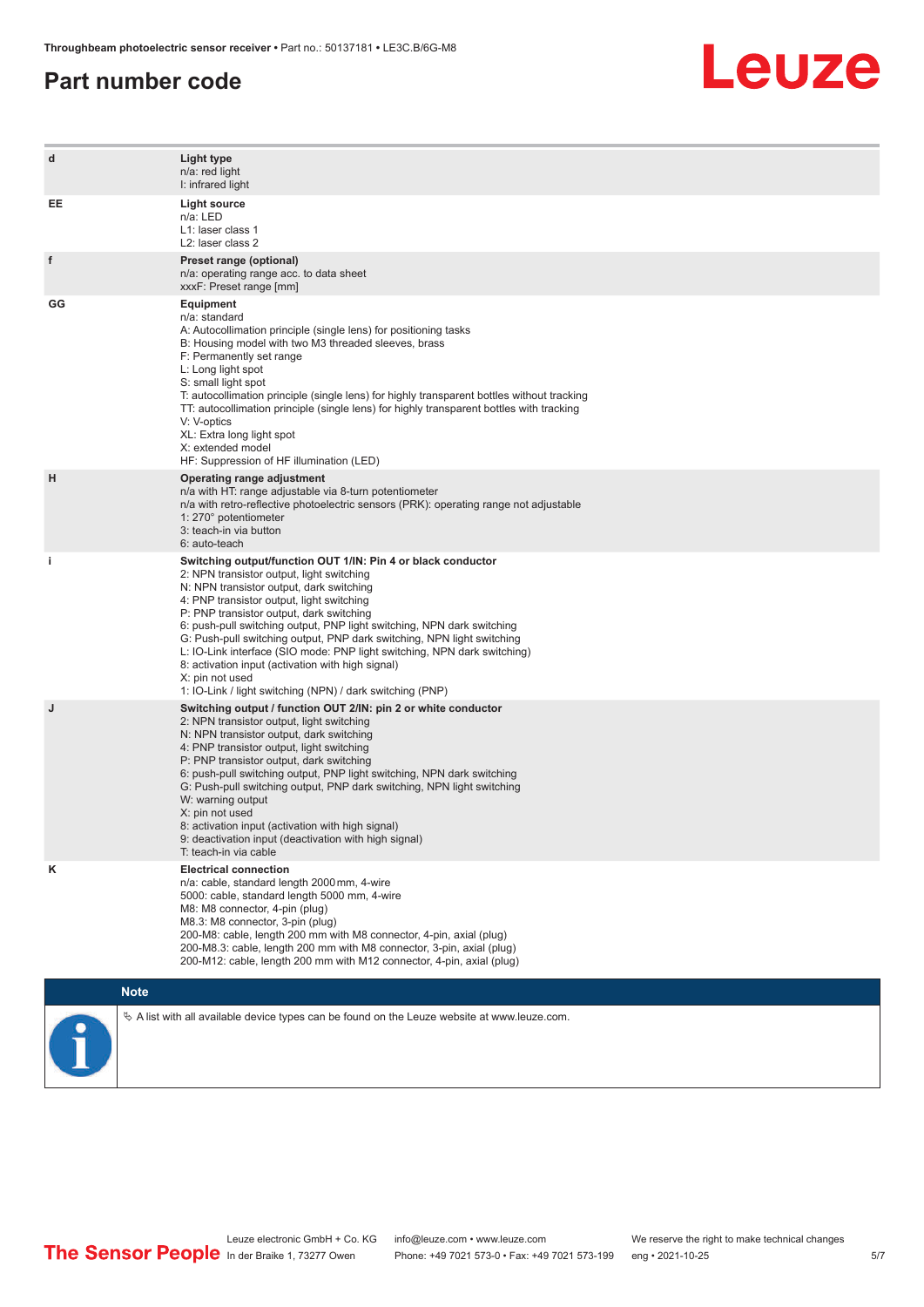### <span id="page-5-0"></span>**Notes**



#### **Observe intended use!**

 $\%$  This product is not a safety sensor and is not intended as personnel protection.

 $\ddot{\phi}$  The product may only be put into operation by competent persons.

 $\%$  Only use the product in accordance with its intended use.



**For UL applications:**

ª For UL applications, use is only permitted in Class 2 circuits in accordance with the NEC (National Electric Code).

ª These proximity switches shall be used with UL Listed Cable assemblies rated 30V, 0.5A min, in the field installation, or equivalent (categories: CYJV/ CYJV7 or PVVA/PVVA7)

## **Further information**

- The push-pull switching outputs must not be connected in parallel.
- Response time: For short decay times, an ohmic load of approx. 5 kOhm is recommended
- Sum of the output currents for both outputs, 50 mA for ambient temperatures > 40 °C

## **Accessories**

#### Connection technology - Connection cables

|   | Part no. | <b>Designation</b> | <b>Article</b>   | <b>Description</b>                                                                                                                                |
|---|----------|--------------------|------------------|---------------------------------------------------------------------------------------------------------------------------------------------------|
| ▤ | 50130850 | KD U-M8-4A-V1-050  | Connection cable | Connection 1: Connector, M8, Axial, Female, 4-pin<br>Connection 2: Open end<br>Shielded: No<br>Cable length: 5,000 mm<br>Sheathing material: PVC  |
|   | 50130871 | KD U-M8-4W-V1-050  | Connection cable | Connection 1: Connector, M8, Angled, Female, 4-pin<br>Connection 2: Open end<br>Shielded: No<br>Cable length: 5,000 mm<br>Sheathing material: PVC |

### Mounting technology - Mounting brackets

| Part no. | <b>Designation</b> | <b>Article</b>  | <b>Description</b>                                                                                                                           |
|----------|--------------------|-----------------|----------------------------------------------------------------------------------------------------------------------------------------------|
| 50139831 | <b>BT 205M</b>     | Mounting device | Fastening, at system: Durchgangsbefestigung<br>Mounting bracket, at device: schraubbar<br>Type of mounting device: starr<br>Material: Metall |

Leuze